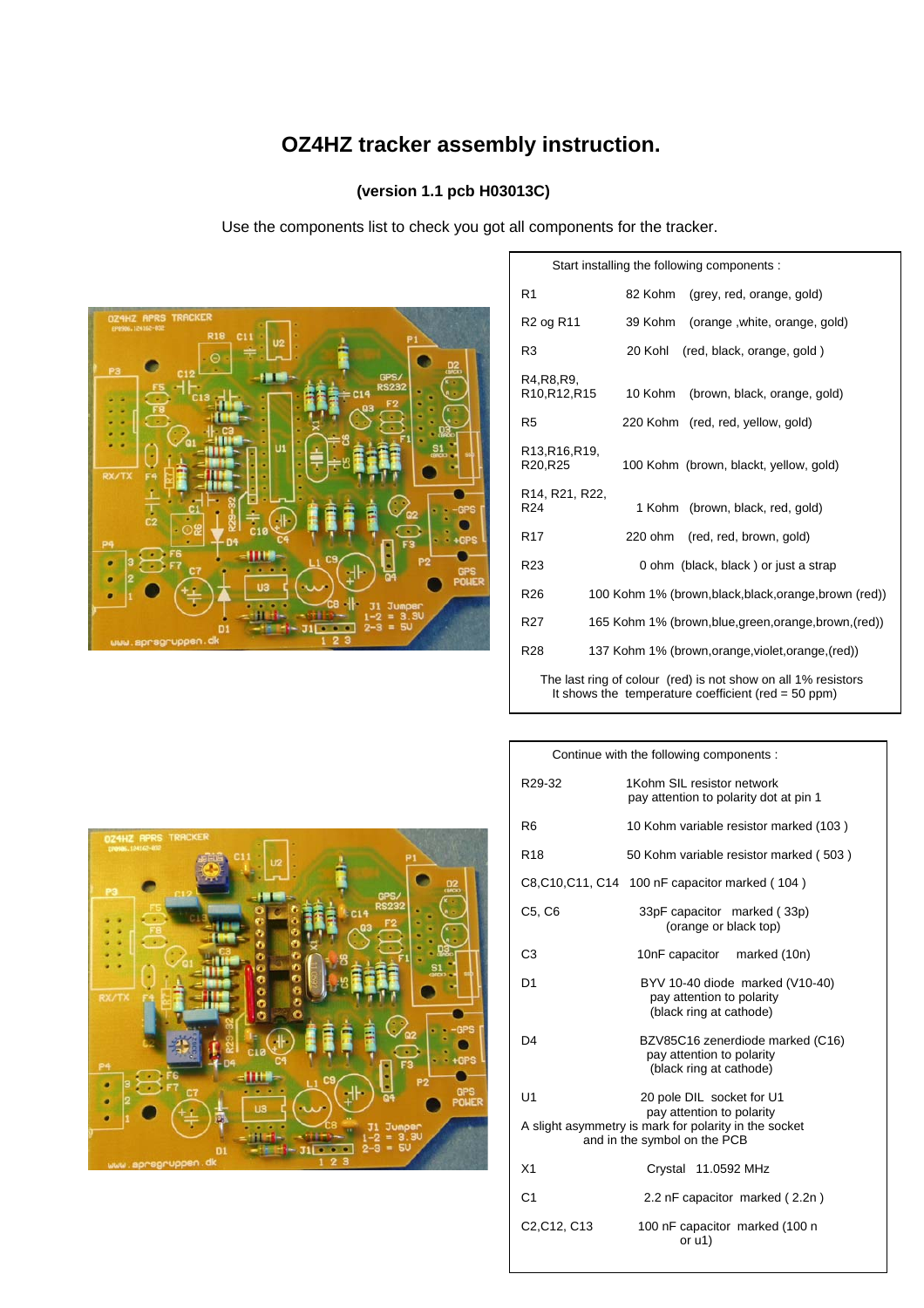| <b>OZ4HZ APRS TRACKER</b><br><b>PROG. 124162-832</b>                           |                | Continue with the following components :                            |
|--------------------------------------------------------------------------------|----------------|---------------------------------------------------------------------|
|                                                                                | C <sub>4</sub> | 1uF capacitor<br>pay attention to polarity                          |
|                                                                                | F1, F2, F4, F5 | 1 nF T-Filter marked (102)                                          |
|                                                                                | F3, F6, F7, F8 | 10nF T-Filter marked (103)                                          |
|                                                                                | Q1, Q2         | BC547, BC548 or BC549<br><b>NPN</b> transistor                      |
| <b>XX/TX</b>                                                                   | Q <sub>3</sub> | BC557, BC558 or BC559<br>PNP transistor                             |
|                                                                                | J1             | 3*2.54mm PCB header + jumper                                        |
|                                                                                | P <sub>1</sub> | 9 pole DSUB MALE for PCB                                            |
| GPS<br>POWER                                                                   | P <sub>2</sub> | 6 pole miniDIN for PCB                                              |
| www.aprsgruppen.dk                                                             | P <sub>4</sub> | 3 pole Male connector for PCB<br>(orange) pay attention to polarity |
| DZ4HZ APRS TRACKER                                                             |                |                                                                     |
| <b>RS232 GPS</b>                                                               |                | Continue with the following components :                            |
| <b>NTERFACE</b>                                                                | L1             | 22 uH coil marked (220)                                             |
| o<br>$\frac{1}{2}$<br>RX/TX                                                    | C7,C9          | 100 uF/35V Capacitor (100uF)<br>pay attention to polarity           |
| <b>GPS POWER</b><br><b>3.3V DC</b><br><b>Power</b><br>connector<br>or<br>5V DC | U <sub>3</sub> | ADP 3000 AN<br>pay attention to polarity                            |
| <b>GPS</b><br><b>POLIER</b>                                                    |                |                                                                     |
| www.aprsgruppen.dk                                                             |                |                                                                     |

Now check your work until now – make a visual inspection of the PCB for solder bridges and other errors. Then its time to test the switching power supply part of the tracker with U3 (ADP3000) For this test use either a power supply (output voltage of  $8 - 14V$ ) or 4 pcs. batteries in series (6V) At J1 put a jumper between pin 2 and 3 if you want a supply voltage of 3.3V for the circuit

Test using a power supply :

Connect the power supply (Set the voltage to 12V ) between pin 3 (positive) and pin 1 (negative) on P4 power connector (see picture above). Current consumption should bee a few mA.

Test using batteries :

Connect the batteries (4 pcs  $1.5V = 6V$ ) between pin 3 (positive) and pin 2 (negative) on P4 power connector (see picture above) and remark battery negative is NOT GND. Current consumption should bee a few mA.

Check the voltage between GND and +3.3V / 5V (se picture above) – The voltage should be either 3.3V (jumper at position 1-2) or 5V .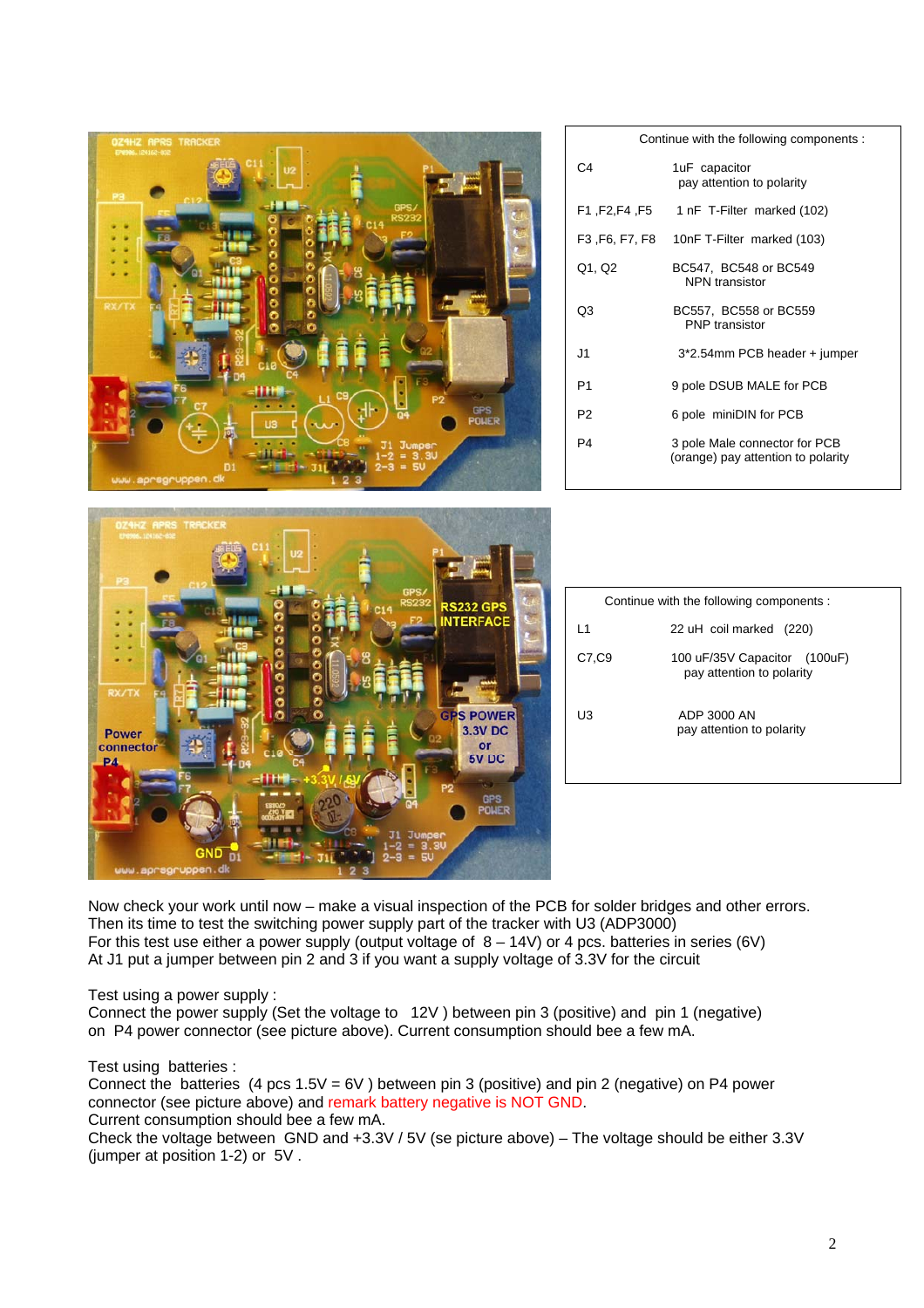If this test is OK disconnect the power supply or the batteries and continue installing the last parts :









U2 AT24C02 (256 bytes EEPROM) pay attention to polarity

On the copper side of the PCB solder the SMD transistor : Q4 IRLML6401 (P MOS transistor)

P3 10 pole IDC connector for PCB P5 9 pole DSUB female connector for ribbon cable Assemble the ribbon cable with the connectors as

shown on the picture left and remark : all 10 conductors used in the IDC connector and only 9 are used in the DSUB ("Leder 10" = conductor no 10)

| D <sub>2</sub>                                                                            | green LED                                                                                                       |  |
|-------------------------------------------------------------------------------------------|-----------------------------------------------------------------------------------------------------------------|--|
| D3                                                                                        | red IFD                                                                                                         |  |
| Bent the pins on the LEDs as shown on the picture<br>(short $pin = cathode$ ) at the top. |                                                                                                                 |  |
|                                                                                           | Cut the pins as shown and solder the LEDs on the copper<br>side of the PCB as shown on the picture on next page |  |

Г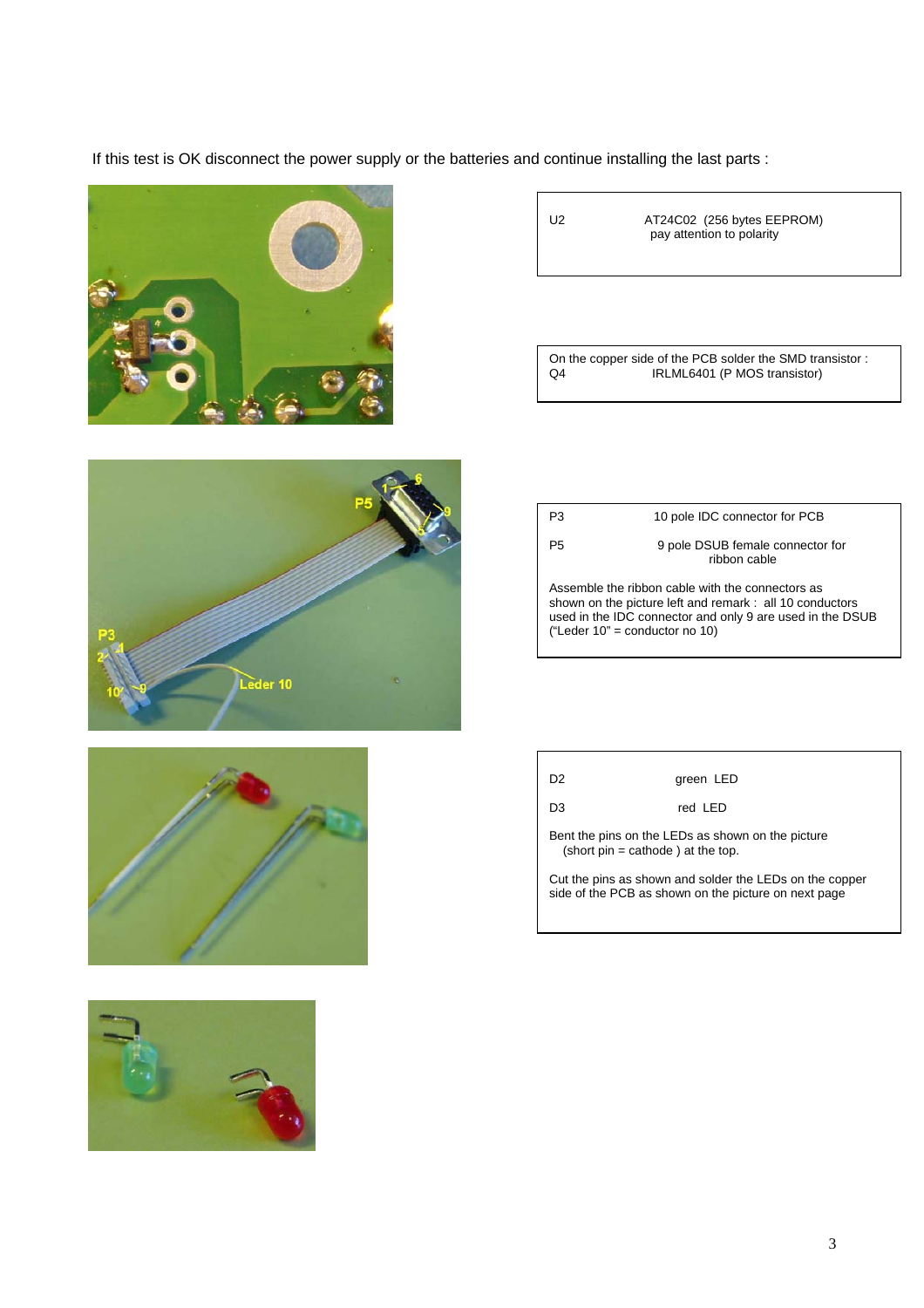

| S1 | Switch for PCB |
|----|----------------|
|    |                |

Solder the switch on the copper side on the PCB as shown on the picture after shorting the pins by approx. 1mm .

If you want to use the tracker with a handheld transceiver where the transmitter is activated when the microphone input is grounded (Most handheld radios ICOM or YAESU) mount resistor R7 on the PCB R7 2.2 Kohm (red, red, red, gold)

Now its time to test the fully assembled tracker but first insert a programmed CPU (U1 AT89C4051) in the socket for U1 and pay attention to polarity. Again connect a power supply as mentioned on page 2

When the tracker is powered up the green and red LED flashes a few times. Depending on the switch S1 (sets configuration 1 or 2) the green or red LED will stay lit a few seconds. If the green LED is on configuration 1 is used. If the red LED is on configuration 2 is used.

Connect the tracker to a PC with a serial cable (exchange pin 2 and 3 see drawing below)



Connections between serial port on PC and tracker



Connections at P1 (GPS/RS232) on tracker.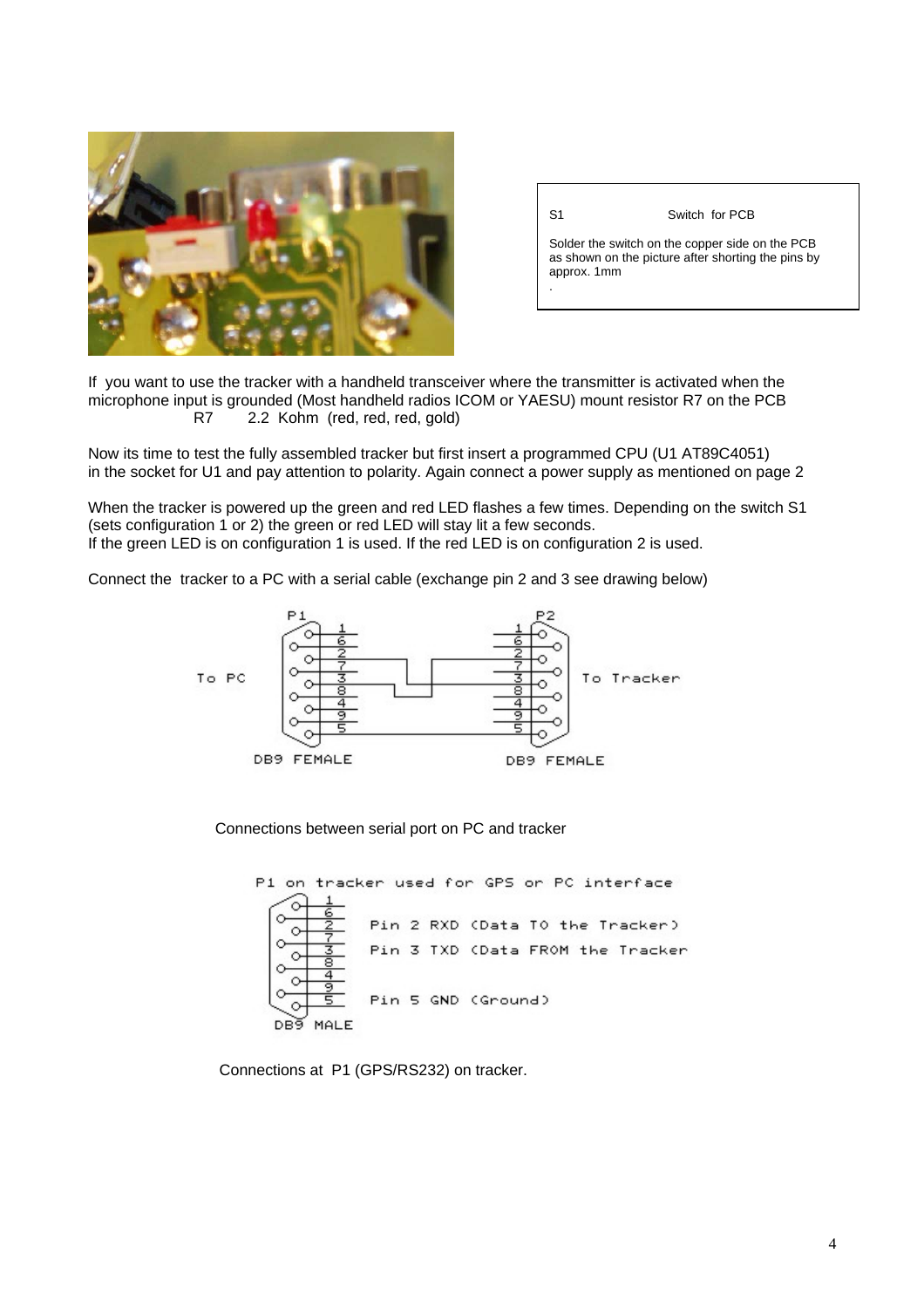

POWER INPUT GND Ji set to 3.3V :<br>Both battery (4\*AA cells = 6V) and 12V operation<br>P4.3 Positive (+) input P4.3 Positive (+) input<br>P4.1 Negative (-) and GND input J1 set to 5V :<br>Battery (4\*AA cells = 6V)<br>P4.3 Positive (+) input<br>P4.2 Negative (-) input AND THIS IS NOT GND 12V Operation<br>P4.3 Positive (+) input<br>P4.1 Negative (-) and GND input

Connections at P4 ( Batteries (4 pcs AA cells) or 12V )

## **Radio interface.**

If you plan to use the tracker with a ICOM or YAESU handheld transceiver an example for the connection cable is shown below – and remember R7 (2.2Kohm) should be mounted.



For other transceivers use the connections :

**P5.1** TX AF (modulation) **P5.3** TX Tast (transistor Q1 max. current approx. 50mA) **P5.5** RX AF (connected to the receiver's squelched audio out) **P5.6** GND

and remark R7 is not used.

Some example radio interface diagrams are available at:

http://www.cqham.ru/trad.htm and http://www.packetradio.com/tnc2rad.htm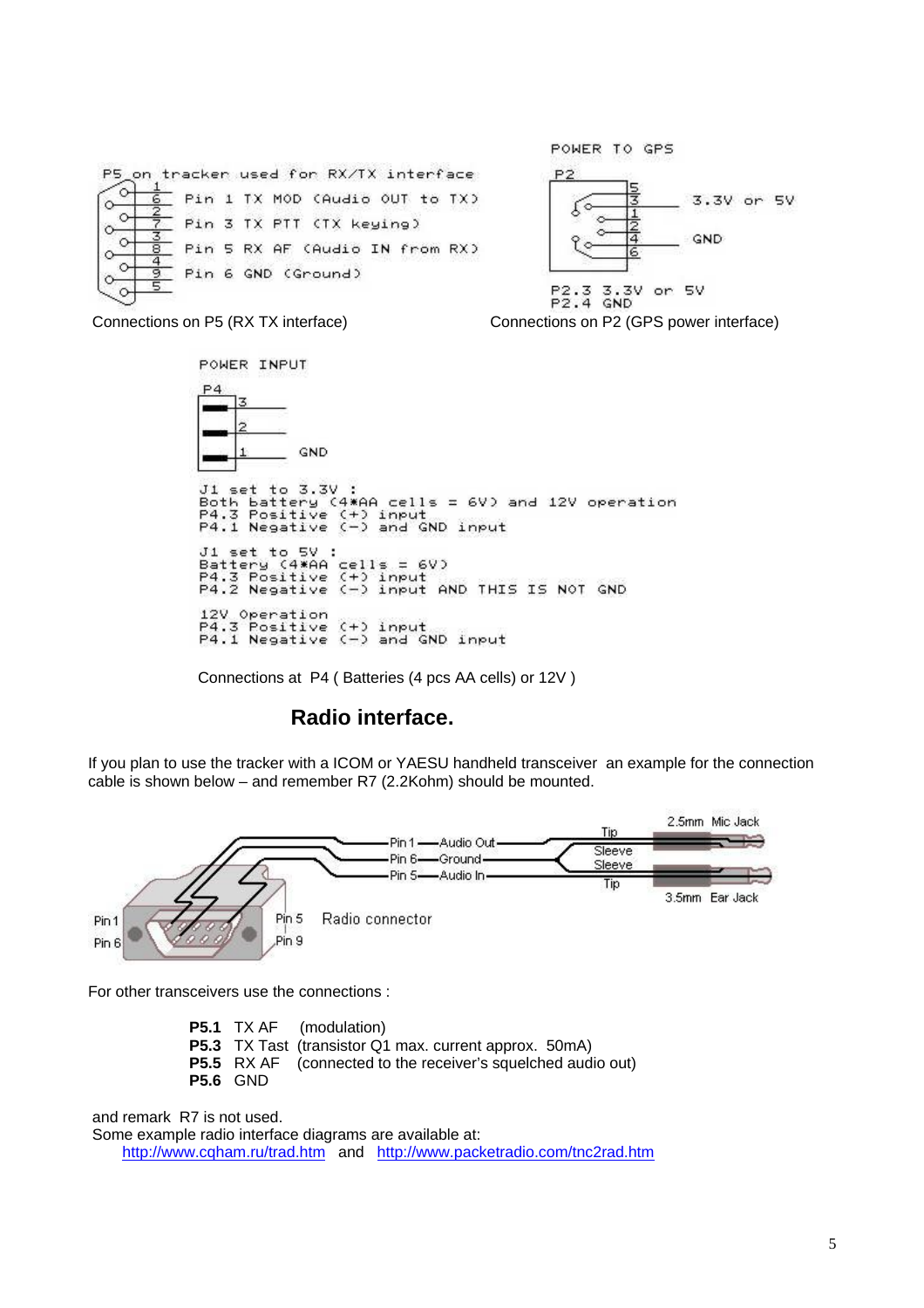To set user options such as callsigns and path etc use the Windows program aprstrak.exe available from the website :

www.aargang64.dk/aprs

Read the manual for the setup program (in pdf format)..

At power up of the tracker the green and red LED flashes a few times and one of the LEDs stays on for some seconds (depending on the switch S1) . Now its possible to read an write the tracker.

## **GPS interface.**

The GPS unit is connected to P1 (serial data RS232) and P2 (Power supply). If you use an BR304 GPS the connectors fits directly and you can also put jumper J1 in position for 3.3V operation. BR304 works very well at this voltage (the manufacturer gives his OK)- and you will save power



Picture of GPS unit BR304 with connector for RS232 (DSUB) and power (MiniDIN)

## **Adjustments.**

There are only a few adjustments First the transmit audio level should be adjusted at R6. Use the panel with Tone Test in the configuration program. Click on one of the buttons (1200Hz, 2200Hz or 1200/1200Hz) to let the tracker transmit the tone while adjusting. The red LED is on during transmission.

Adjust R6 to a suitable level .If the audio level is to low with R6 set to maximum replace resistor R5 with a 100Kohm resistor.

The next adjustment is R18 used to adjust the receivers squelched audio "carrier detect" level.

The green LED shows the activity of the carrier detect function.

Adjust R18 such that the green LED is usually off, but turns on when the transceiver opens squelch. If this function is not used adjust R18 counter clockwise to stop. (Green LED off).

#### **LED function.**

During power up the green and red LED will be flashing. The last LED lit shows the configuration used.

 Green LED : configuration 1 Red LED : configuration 2

Normal operation :

Red LED : TX keyed

Green LED : Dimly lit with activated carrier detect. On when TX keyed and data from GPS is OK.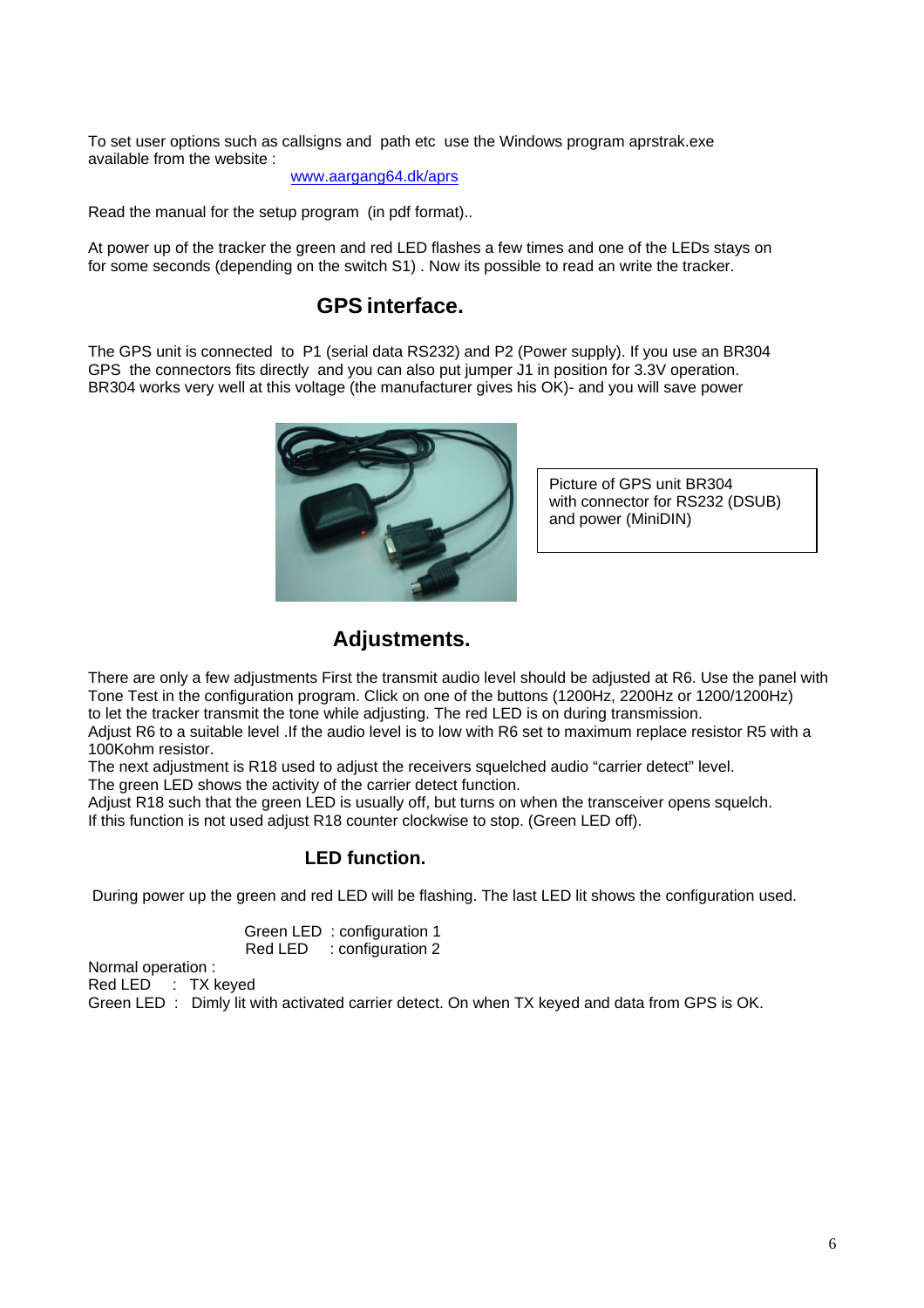

Schematic of the OZ4HZ APRS tracker





Component side OZ4HZ APRS tracker Picture of the completed APRS tracker in enclosure with adjustments points marked

Assembly instruction 15-08-2006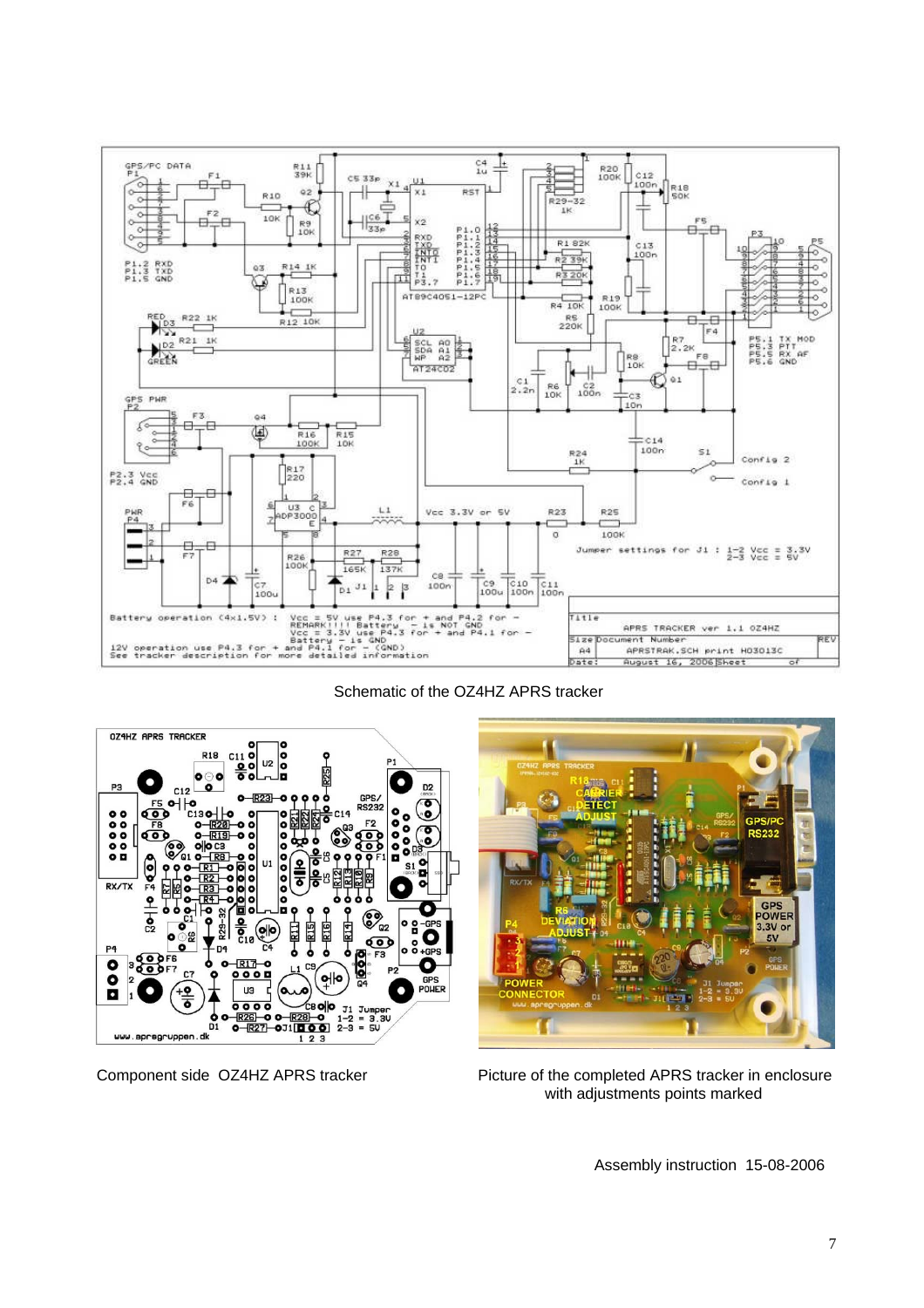|          |                                                                    | OZ4HZ APRS TRACKER PCB H03013C<br>(Correction date 14 AUG 2006)<br><b>Bill of material</b>                   |                                              |
|----------|--------------------------------------------------------------------|--------------------------------------------------------------------------------------------------------------|----------------------------------------------|
| Quantity | Reference                                                          | Part                                                                                                         |                                              |
| 1        | C <sub>1</sub>                                                     | 2.2nF MKT 10% Capacitor Lead pitch 5 mm (BC 2222 470 series)                                                 | (Farnell 568405)                             |
| 3        | C <sub>2</sub> ,C <sub>12</sub> ,C <sub>13</sub>                   | 100nF MKT 10% Capacitor Lead Pitch 5mm (BC 2222 470 series)                                                  | (Farnell 567450)                             |
| 1        | C <sub>3</sub>                                                     | 10nF +80/-20% Ceramic Capacitor Lead Pitch 2.54mm                                                            | (Farnell 237279)                             |
| 1        | C <sub>4</sub>                                                     | 1uF/50V Miniature radial electrolytic capacitor                                                              | (Farnell 9452303)                            |
| 2        | C5, C6                                                             | 33pF 5% Ceramic Capacitor Lead Pitch 2.54mm (NPO or N220)                                                    | (Farnell 236986)                             |
| 2        | C7,C9                                                              | 100uF/35V UPM1V101MPD Low ESR electrolytic Capacitor(Nichicon)                                               | (Farnell 8812543)                            |
| 4        |                                                                    | C8,C10,C11,C14 100nF/50V X7R or Z5U Capacitor Lead pitch 2.54mm<br>(RSonline 2644911 (X7R) or 2644933 (Z5U)) |                                              |
| 1        | D <sub>1</sub>                                                     | BYV10-40 or SB140                                                                                            | (Farnell 518189)                             |
| 1        | D <sub>2</sub>                                                     | LED green 3mm                                                                                                |                                              |
| 1        | D <sub>3</sub>                                                     | LED red 3mm                                                                                                  |                                              |
| 1        | D4                                                                 | BZV85C16 1W zenerdiode 16V                                                                                   | (Farnell 9844104)                            |
| 4        | F1, F2, F4, F5                                                     | 1nF T-FILTER ZJSR5101-102TA (TDK)                                                                            | (or Murata Farnell 9527362)                  |
| 4        | F3, F6, F7, F8                                                     | 10nF T-FILTER ZJSR5101-103TA (TDK)                                                                           | (or Murata Farnell 9527389)                  |
| 1        | L1                                                                 | 22uH Coil ELC08D220E                                                                                         | (Farnell 3227200)                            |
| 1        | P <sub>1</sub>                                                     | 9 Pole D-Sub MALE /90 for PCB                                                                                | (Farnell 4106076)                            |
| 1        | P <sub>2</sub>                                                     | 6 pole MINIDIN Connector female for PCB                                                                      | (Farnell 3300304)                            |
| 1        | P <sub>3</sub>                                                     | IDC 10 Print                                                                                                 | (Farnell 7338210)                            |
| 1        | P <sub>4</sub>                                                     | 3 Pole Male connector (Weidmuller SL3.5/3/180G and Plug BL3.5/3)                                             | (PCB Farnell 617568)<br>(Plug Farnell 17362) |
| 1        | P <sub>5</sub>                                                     | 9 pole D-Sub female for IDC Ribbon Cable (cable length = 10cm)                                               |                                              |
| 1        | J1                                                                 | 3 pin header (2.54mm) + jumper                                                                               |                                              |
| 2        | Q1, Q2                                                             | BC547, BC548, BC549 or similar NPN transistor                                                                |                                              |
| 1        | Q3                                                                 | BC557,BC558,BC559 or similar PNP transistor                                                                  |                                              |
| 1        | Q4                                                                 | IRLML6401PBF (SMD) P MOS transistor                                                                          | (Farnell 8660093)                            |
| 1        | R <sub>1</sub>                                                     | 82Kohm 5% 0.4W Resistor (SFR25)                                                                              |                                              |
| 2        | R <sub>2</sub> ,R <sub>11</sub>                                    | 39Kohm 5% 0.4W Resistor (SFR25)                                                                              |                                              |
| 1        | R <sub>3</sub>                                                     | 20Kohm 5% 0.4W Resistor (SFR25)                                                                              |                                              |
| 6        | R4, R8, R9,<br>R <sub>10</sub> , R <sub>12</sub> , R <sub>15</sub> | 10Kohm 5% 0.4W Resistor (SFR25)                                                                              |                                              |
| 1        | R <sub>5</sub>                                                     | 220Kohm 5% 0.4W Resistor (SFR25)                                                                             |                                              |
| 1        | R <sub>6</sub>                                                     | 10Kohm BOURNS TYPE 3362P Variable Resistor                                                                   | (Farnell 9354301)                            |
| 1        | R7                                                                 | 2.2Kohm 5% 0.4W Resistor (SFR25)                                                                             |                                              |
| 5        | R13, R16, R19,<br>R20, R25                                         | 100Kohm 5% 0.4W Resistor (SFR25)                                                                             |                                              |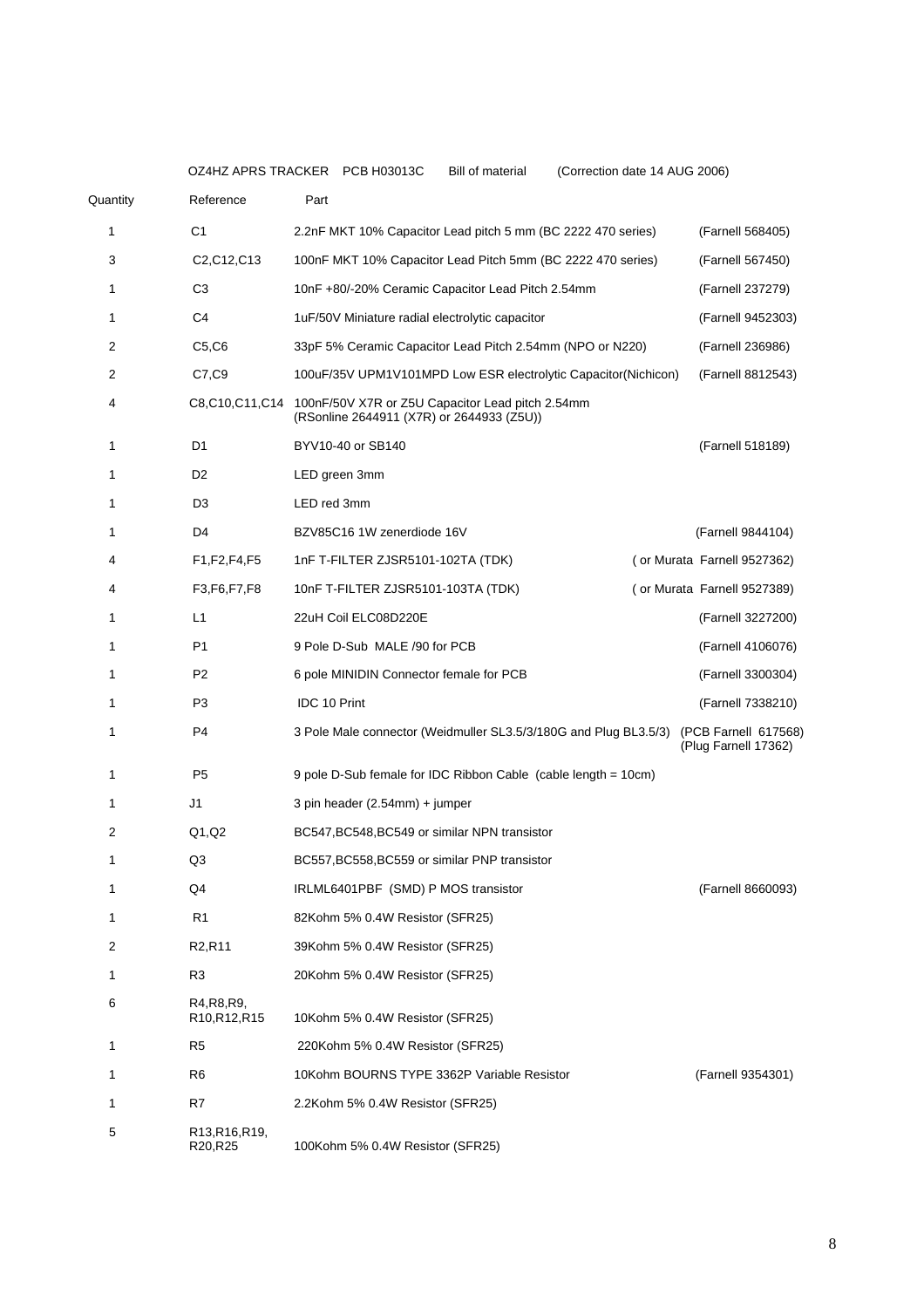#### 4 R14,R21,R22,R24 1Kohm 5% 0.4W Resistor (SFR25)

OZ4HZ APRS TRACKER PCB H03013C Bill of material

| Quantity | Reference       | Part                                                          |                    |
|----------|-----------------|---------------------------------------------------------------|--------------------|
| 1        | <b>R17</b>      | 220ohm 5% 0.4W Resistor (SFR25)                               |                    |
| 1        | R <sub>18</sub> | 50Kohm BOURNS TYPE 3362P Variable Resistor                    | (Farnell 9354367)  |
| 1        | R <sub>23</sub> | 0ohm or short Resistor (SFR25)                                |                    |
| 1        | R <sub>26</sub> | 100Kohm 1% 0.6W Resistor (MRS25)                              | (Farnell 9463896)  |
| 1        | <b>R27</b>      | 165Kohm 1% 0.6W Resistor (MRS25)                              | (Farnell 9464786)  |
| 1        | <b>R28</b>      | 137Kohm 1% 0.6W Resistor (MRS25)                              | (Farnell 9464425)  |
| 1        | R29-R32         | 1Kohm 5 pin SIL 4 Resistor network                            | (Farnell 9356053)  |
| 1        | S <sub>1</sub>  | Switch for PCB (Type EAO 0910290-01)                          | (RSonline 2047871) |
|          | U1              | AT89C4051-12PC + 20 pin socket                                |                    |
| 1        | U <sub>2</sub>  | AT24C02-10PU-2.7                                              | (Farnell 1095750)  |
| 1        | U3              | ADP3000 AN                                                    | (Farnell 3146443)  |
| 1        | X1              | 11.0592MHz HC49/4H                                            | (Farnell 9713115)  |
|          |                 | The pcb fits into this box:                                   |                    |
| 1        |                 | OKW A9408348 (get datasheet from the website)                 | (Farnell 207706)   |
|          |                 | GPS used for this tracker:                                    |                    |
| 1        |                 | BR304 (get datasheet from the website) not available any more | (ELFA 7843014)     |
| 1        |                 | BR355 (get datasheet from the website)                        | (ELFA 1400065)     |
| 1        |                 | RS232 and power cable for BR355                               | (ELFA 7843105)     |
|          |                 |                                                               |                    |

Remark: Most of the datasheets for this tracker can be downloadet from the website

http://www.aargang64.dk/aprs/docs/datablade.html

Suppliers web pages :

RSonline : www.rsonline.dk

Elfa : www.elfa.se